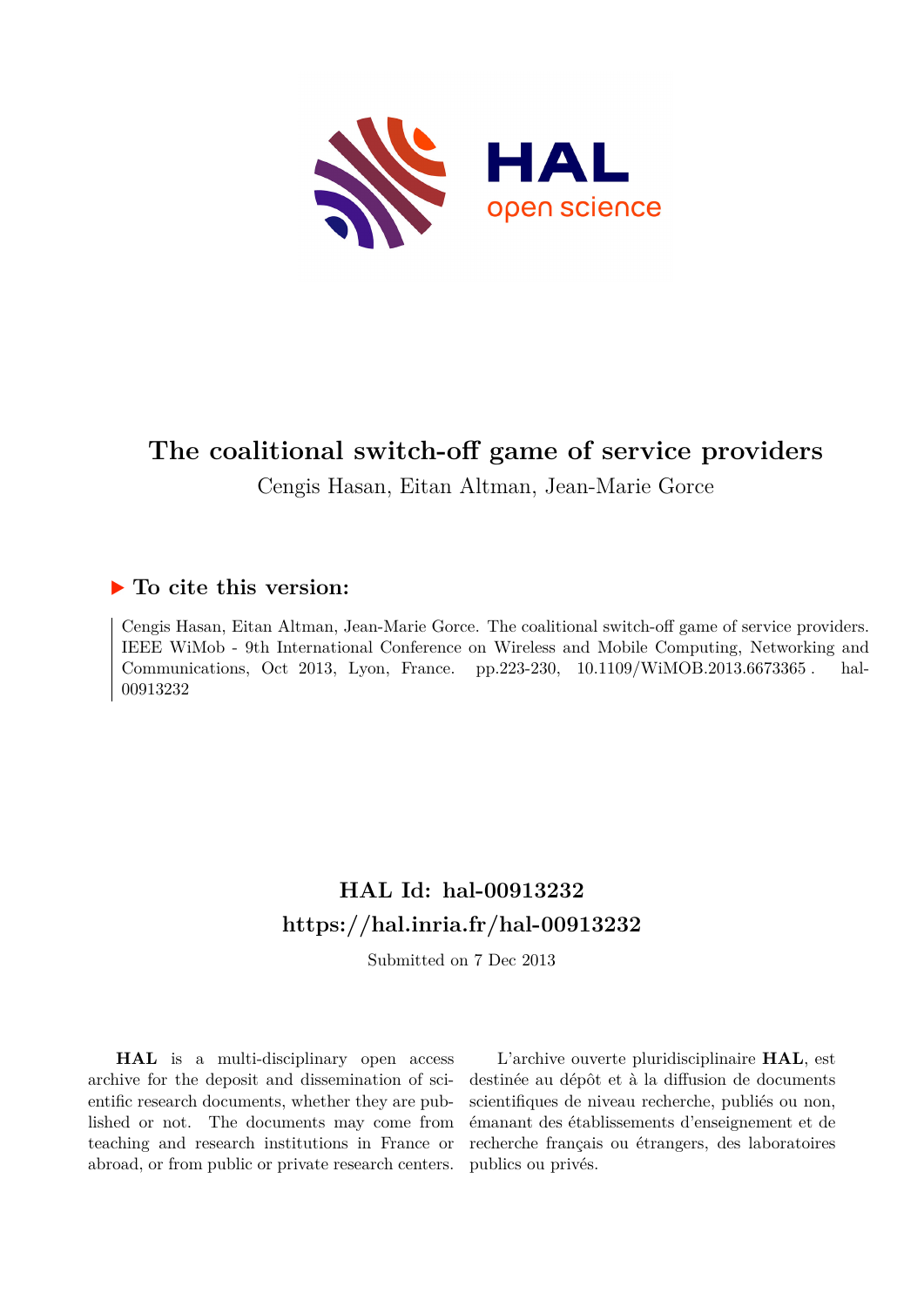# The Coalitional Switch-off Game of Service Providers

Cengis Hasan† , Eitan Altman‡ and Jean-Marie Gorce†

† Inria, University of Lyon, INSA-Lyon, 6 Avenue des Arts 69621 Villeurbanne Cedex, France ‡ Inria, 2004 Route des Lucioles, 06902 Sophia-Antipolis Cedex, France {cengis.hasan, eitan.altman}@inria.fr, jean-marie.gorce@insa-lyon.fr

*Abstract*—This paper studies a significant problem in green networking called switching off base stations in case of cooperating service providers by means of stochastic geometric and coalitional game tools. The coalitional game herein considered is played by service providers who cooperate in switching off base stations. When they cooperate, any mobile is associated to the nearest BS of any service provider. Given a Poisson point process deployment model of nodes over an area and switching off base stations with some probability, it is proved that the distribution of signal to interference plus noise ratio remains unchanged while the transmission power is increased up to preserving the quality of service. The coalitional game behavior of a typical player is called to be *hedonic* if the gain of any player depends solely on the members of the coalition to which the player belongs, thus, the coalitions form as a result of the preferences of the players over their possible coalitions' set. We utilize the Nash-stable core for determining the coalitions of service providers.

# I. INTRODUCTION

The term "green networking" is described in [1] as *the practice of selecting energy-efficient networking technologies and products, and minimizing resource use whenever possible*. It covers all dimensions of the network such as personal computers, peripherals, switches, routers, etc. Having a green network may allow to reduce  $CO<sub>2</sub>$  emissions and thus will help mitigating the global warming [2]. However, having a significant impact on the overall energy consumption call for improving the energy efficiency of all network components.

With a growing awareness to the dangers related to large scale energy consumption and drafting of many international agreements as well as legislation have reduced energy consumption in several sectors [3]. There is also a growing willingness to reduce energy consumption in wireless networks. On the one hand, wireless communication infrastructures, like the ones managed by mobile network operators, are a major contributor to the ever-increasing energy consumption of the ICT industry, which calls for the adoption of energy-efficient solutions in their design and operation. Moreover, the recent explosive growth of smartphones market adoption and the consequent mobile internet traffic requirements have prompted waves of research and standard development activities to meet the expected future demands in an energy-efficient manner. On the other hand, wireless networks will also be a major component of the communication infrastructure required by other "green" solutions for the efficient management of energy, since they enable practices like telecommuting (e.g., traffic reduction) and remote administration (e.g., the Smart Energy Grid), which are expected to significantly help reduce the environmental footprint of many human activities.

Energy consumption can be reduced by dynamically switching off/on cells, base stations (BSs) and other radio resources (e.g. transmit antennas), according to observed traffic load, resource utilization, quality and coverage. This paper studies the problem of cooperation of mobile network operators for switching off BSs in a setting that the energy saving by switching off BSs is sought to maximize. The assumption is that operators share their BSs and any customer can be associated to the BS of any operator. Indeed, we suppose that each operator has information about the average transmitted power of their BSs.

The cellular network model consists of BSs arranged according to some homogeneous Poisson point process in the Euclidean plane. The main weakness of the Poisson model is that because of the independence of the Poisson point process, BSs will in some cases be located very close together but with a significant overlap area. This weakness is balanced by two strengths: the natural inclusion of different cell sizes and shapes and the lack of edge effects, i.e. the network extends indefinitely in all directions [5].

In this work, we use stochastic geometry (refer to [6], [7]) to evaluate the overall gain that can be reached with some cooperation. This work is thus based on optimizing the density of switched on BSs. The cooperation of operators is analyzed using the rules of hedonic coalition formation. We utilize the Nash-stable core [8] for determining the coalitions of service providers.

#### II. THE MODEL

We assume full frequency reuse. Each mobile is associated with the BS being nearest to it. All BSs being out the nearest one cause interference to the mobile.

We consider a homogenous independently marked Poisson p.p. of BSs represented by  $\tilde{\Phi} = \sum_{i} \delta_{(X_i, M_i)}$  where  $X_i$  shows the location of BS  $i$ , and  $M_i$  denotes the mark corresponding to the BS i. Indeed, a mark shows the energy profile of related SP. Consider a tagged mobile at an arbitrary point on the Euclidean plane, say the origin.

Let  $p_0$  denote the point in  $\Phi$  which is the closest to it, and represents the BS to which it is connected. Let  $d_i$  be the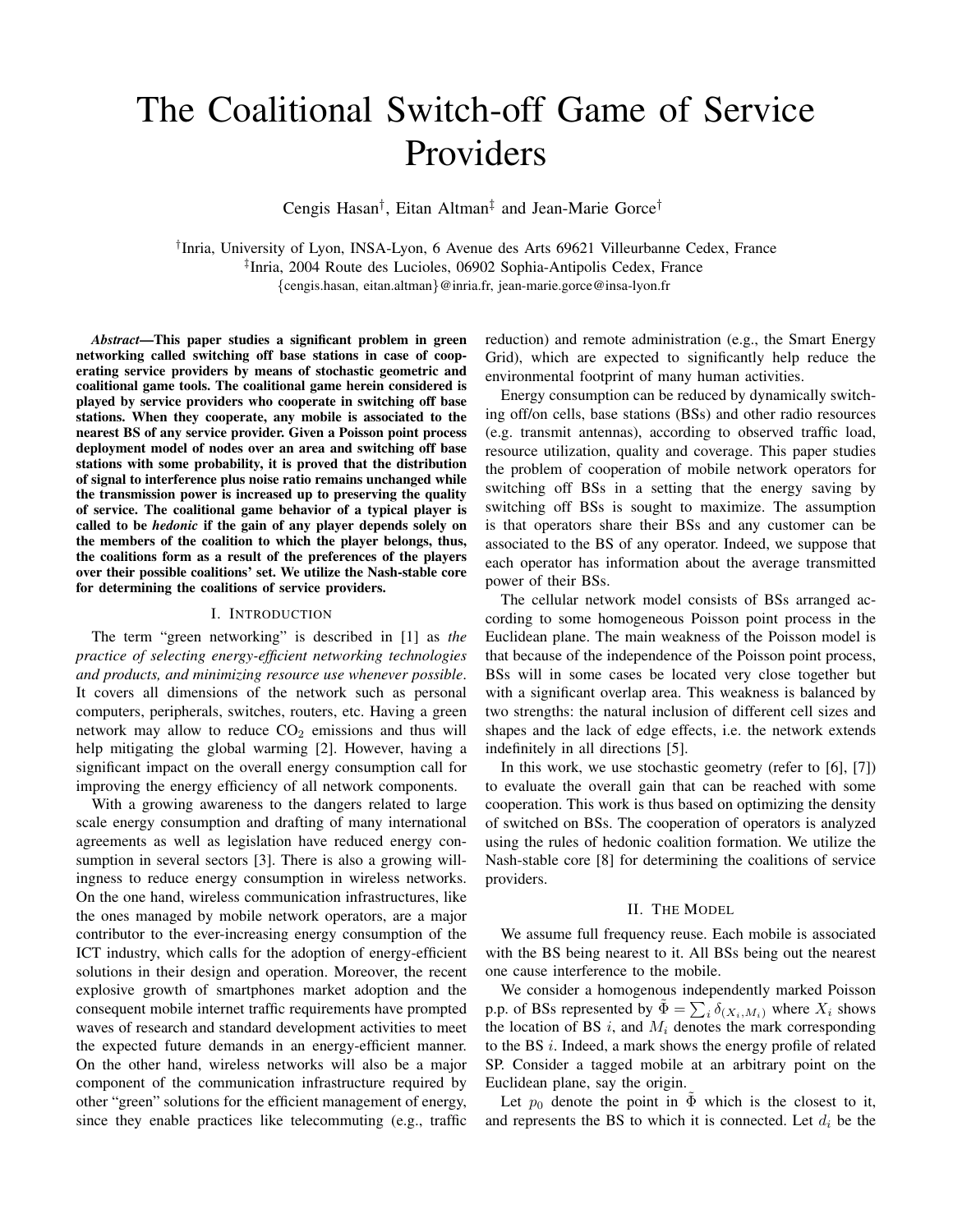distance of  $p_i$  to the origin. Moreover, suppose that average transmission power of a typical BS is  $P_t$ . This power should be understood as resulting from a long-term observation the SP performs. We consider an attenuation due to a path-loss with exponent  $\alpha$  as well as the effect of fading denoted by the random variable  $h$ . The transmission power received at the tagged mobile from  $p_0$  is thus given by  $P_t h_0 d_0^{-\alpha}$ . Thus, the total average interference from other BSs is  $P_t \sum_{i \in \Phi \setminus p_0} h_i d_i^{-\alpha}$ . Hence, the SINR at the mobile is [4]

$$
\text{SINR} = \frac{P_t h_0 d_0^{-\alpha}}{P_t \sum_{i \in \Phi \setminus p_0} h_i d_i^{-\alpha} + \sigma^2} = \frac{P_t h r^{-\alpha}}{I + \sigma^2},\qquad(1)
$$

where  $\sigma^2$  stands for additive noise variance.

# *A. Base Station Energy Profile*

The energy consumption model is mandatory to predict the power consumption of a typical BS as a function of the traffic load. In this paper, we adopt a linear energy profile model for a typical BS formulated as

$$
P = P_0 + \beta P_{tot},\tag{2}
$$

where  $P_0$  denotes the power consumption for operational tasks,  $\beta$  is the slope of the traffic-dependant part, and  $P_{tot}$  is the total transmitted power by the corresponding BS. Further, we assume that the average total transmission power is a function of the traffic intensity, given by

$$
P_{tot}(T) = p + wf\left(\frac{T}{\lambda}\right),\tag{3}
$$

where  $p$  is the minimum average total transmission power, e.g. signaling overhead in common pilot or control signal, w represents the power used per throughput  $(W/bps)$  as well as T is the traffic intensity  $(bps/m^2)$  and  $\lambda$  is the intensity of BSs  $(points/m^2)$  of the corresponding SP. In this work, we suppose that p and w are equal of each SP. Note that  $T/\lambda$  is the traffic per BS ( $bps/point$ ). The function  $f(T/\lambda)$  represents the power consumption as a function of the traffic.

Actually, different energy profiles could be proposed [9]– [11]. Here, since we focus to work on the coalitional game, we consider without loss of generality a simple linear model

# *B. SINR Distribution*

By considering only the SINR, it means that we do not take into account any power control at the transmission. Here, the transmission power is constant for all mobiles.

First, we give the definition of coverage probability [5]:

$$
p_C = \mathbf{P}\{\mathsf{SINR} > \rho\},\tag{4}
$$

where  $\rho$  is the target SINR that ensures the coverage. The distribution of the SINR is thus the complementary probability of the coverage probability, i.e.  $p_{\text{SINR}} = 1 - p_C$ .

The distance between the origin and the nearest BS has the following probability density function [5]:

$$
f(r) = e^{-\lambda \pi r^2} 2\pi \lambda r.
$$
 (5)

Conditioning on the nearest BS being at a distance  $r$  from the mobile, the probability of coverage is

$$
p_C(\lambda) = \int_0^\infty \mathbf{P} \left\{ h > \frac{\rho(\sigma^2 + I)}{P_t r^{-\alpha}} \middle| r \right\} e^{-\lambda \pi r^2} 2\pi \lambda r dr. \tag{6}
$$

If we consider the case of Rayleigh fading, the random variable  $h \sim \exp(\mu)$  follows an exponential distribution with mean  $1/\mu$ , and therefore [5]

$$
p_C(\lambda) = \int_0^\infty \exp\left(-\frac{\mu \rho \sigma^2}{P_t r^{-\alpha}}\right) \mathcal{L}_I\left(\frac{\mu \rho}{P_t r^{-\alpha}}\right) e^{-\lambda \pi r^2} 2\pi \lambda r dr,\tag{7}
$$

where  $\mathcal{L}_I(s)$  is the Laplace transform of random variable I given as

$$
\mathcal{L}_{I}(s) \triangleq \mathbf{E}\{\exp(-sI)\}\
$$
\n
$$
= \mathbf{E}_{\Phi,h_{i}}\left\{\exp\left(-sP_{t}\sum_{i\in\Phi\backslash p_{0}}h_{i}d_{i}^{-\alpha}\right)\right\}
$$
\n
$$
= \mathbf{E}_{\Phi}\left\{\prod_{i\in\Phi\backslash p_{0}}\mathbf{E}_{h}\left\{\exp\left(-sP_{t}hd_{i}^{-\alpha}\right)\right\}\right\}
$$
\n
$$
= \exp\left(-\int_{r}^{\infty}\left(1-\mathbf{E}_{h}\left\{\exp\left(-sP_{t}hx^{-\alpha}\right)\right\}\right)2\pi\lambda dx\right)
$$
\n
$$
= \exp\left(-2\pi\lambda\int_{r}^{\infty}\frac{x}{1+\frac{\mu}{sP_{t}x^{-\alpha}}}dx\right)
$$
\n(8)

where  $s = \frac{\mu \rho}{P_t r^{-\alpha}}$  and the expectation over the fading and the p.p. are independent. Since the all  $h_i$  have the same distribution, we are able to calculate the expectation over only one variable denoted as  $h$ . Hence, the distribution of SINR can be calculated by

$$
p_{\text{SINR}}(\lambda) = 1 - p_C(\lambda) = 1 - 2\pi\lambda \int_0^\infty \exp\left(-\pi r^2 \lambda \left(1 + \frac{2\rho_2 F_1\left(1, 1 - \frac{2}{\alpha}; 2 - \frac{2}{\alpha}; -\rho\right)}{\alpha - 2}\right) - \frac{\mu \rho \sigma^2}{P_t r^{-\alpha}}\right) r dr, \quad (9)
$$

in which hypergeometric function  ${}_2F_1(a, b; c; z)$  is a special function represented by the hypergeometric series defined for  $|z|$  < 1 by the power series

$$
{}_2F_1(a,b;c;z) = \sum_{n=0}^{\infty} \frac{(a)_n (b)_n}{(c)_n} \frac{z^n}{n!}
$$
 (10)

provided that  $c \neq 0, -1, -2, \ldots$  Here  $(f)_n$  is the Pochhammer symbol defined by

$$
(f)_n = \begin{cases} 1, & \text{if } n = 0, \\ f(f+1)\cdots(f+n-1), & \text{if } n > 0. \end{cases}
$$
 (11)

For  $\alpha = 4$ , the coverage probability can be found to be as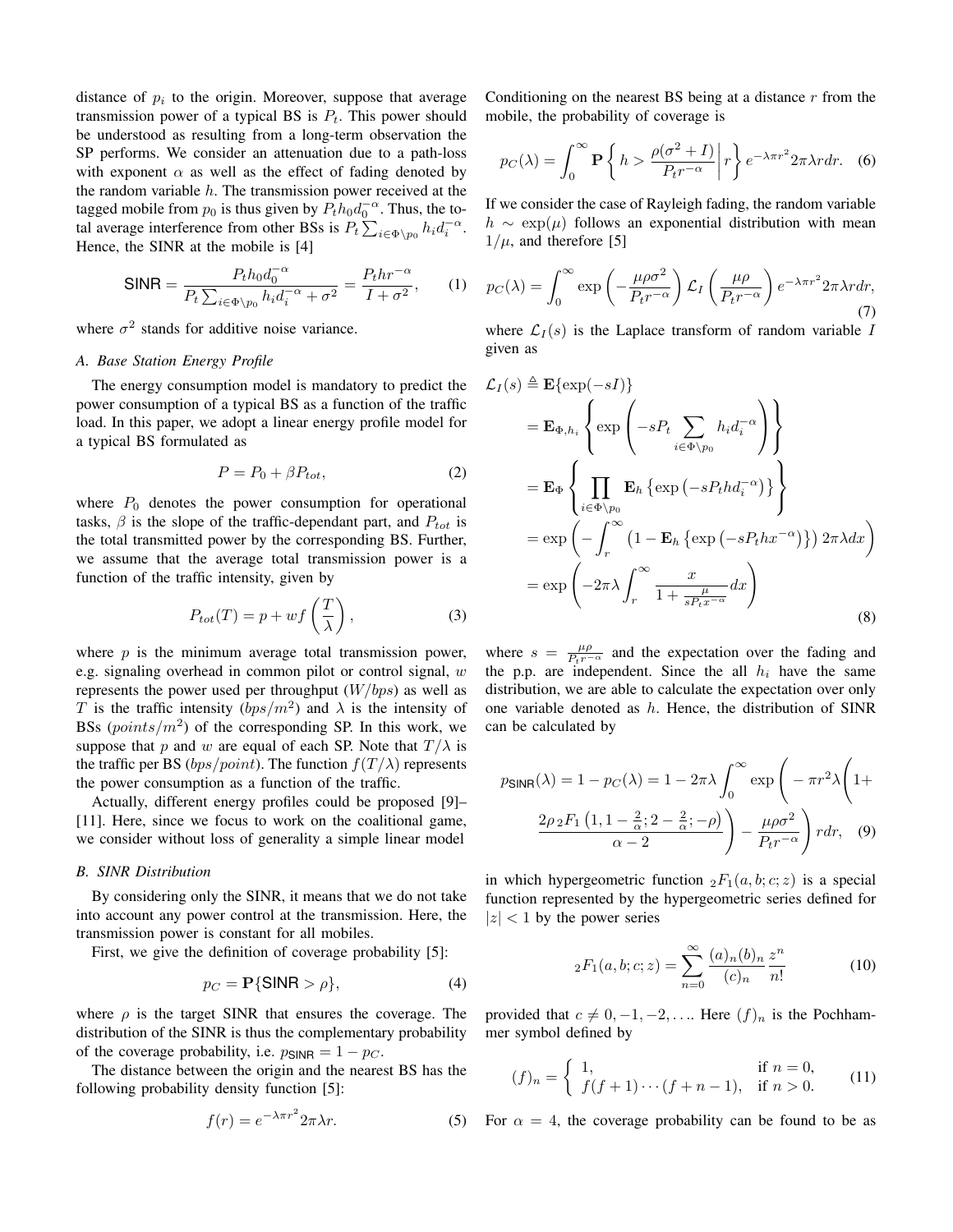following:

$$
p_C(\lambda, \alpha = 4) = \frac{\lambda}{2\sigma} \sqrt{\frac{\pi^3 P_t}{\mu \rho}} \text{erfc}\left(\frac{\pi \lambda}{2\sigma} \sqrt{\frac{P_t}{\mu \rho}} \left(1 + \sqrt{\rho} \tan^{-1}(\sqrt{\rho})\right)\right) \times
$$

$$
\exp\left(\left(\frac{\pi \lambda}{2\sigma} \sqrt{\frac{P_t}{\mu \rho}} \left(1 + \sqrt{\rho} \tan^{-1}(\sqrt{\rho})\right)\right)^2\right). \quad (12)
$$

# III. SWITCHING OFF BASE STATIONS

In this section, we introduce the underlying approach to the problem in which the BSs are turned off. We assume that a SP has an observation that a typical BS is activated with some probability q. According to data traffic the SP turns on or off a BS. It gathers the information of this operation and set the activation probability  $q$  during that long enough period observations. However, we look for such an optimum value of q by which the SP maximizes its own energy saving introduced in Section IV-D.

## *A. Scaling*

In this section, we adopt the technic of thinning a p.p which is performed through scaling. We put forward in [4] this approach. Also, here, we give a proof which does not exist in [4]. In the following, we derive the intensity measure of points of  $\Phi^q$  being a thinned version of the initial one.

*Lemma 1:* Thinning through scaling: *Choose some*  $0 \le q \le 1$ . Scaling each coordinate by  $\sqrt{q}$  in  $\mathbb{R}^2$  results *in a p.p.* Φ <sup>q</sup> *of intensity measure* qΛ *if the initial p.p.* Φ *has some intensity measure* Λ*.*

*Proof:* Let the coordinates of a typical point on some  $E \subset \mathbb{R}^2$  be x and y, respectively. Scaling up each coordinate by q gives the new coordinates  $x' = x/q$  and  $y' = y/q$ , respectively. We know that the distance from the origin before scaling is  $d = \sqrt{x^2 + y^2}$ . After scaling the distance becomes  $d' = \frac{1}{q} \sqrt{x^2 + y^2}$  which means that each point moves away from the origin by

$$
d' = \frac{d}{q}.\tag{13}
$$

It is straightforward to understand that when scaling up only one coordinate by q results in a new p.p. with intensity measure  $q\Lambda$ . Then, we are able to state that scaling up each coordinate by  $q$  brings out a new p.p. with intensity measure  $q^2\Lambda$ .

Eventually, a new p.p  $\Phi^q$  is obtained by scaling each coordinate by  $\sqrt{q}$  of the original one  $\Phi$  which corresponds to the deleting independently points with probability  $1-q$ . Deleted points should be imagined as the BSs that are switched off. Consequently, the new intensity measure is  $\Lambda^q = q\Lambda.$ 

#### *B. SINR Distribution of the Scaled Network*

Let us now calculate the new SINR distribution while the initial p.p. is scaled by  $\sqrt{q}$ . If we replace all  $d_i$  in (1) by  $d'_i$  and replace  $P_t$  by  $\overline{P}_t$  then we can interpret the SINR distribution of the original p.p. as the one corresponding to a network where BSs are located according to a new p.p. with intensity parameter  $\lambda^q = q\lambda$  where  $\overline{P} = P_0 + \beta \overline{P}_{tot}$ .

Using the relation of transmission power given in eq. (3), the coverage probability given in eq. (9) can be expressed as

$$
p_C(\lambda) = 2\pi\lambda \int_0^\infty \exp\left(-\pi r^2 \lambda (1 + 2f(\alpha, \rho)) - \frac{\mu \rho \sigma^2}{P_t r^{-\alpha}}\right) r dr.
$$
\n(14)

The scaling of initial process requires  $\lambda \to q\lambda$  then  $r \to r/\sqrt{q}$ ,  $dr \rightarrow dr / \sqrt{q}$  which gives the following coverage probability

$$
p_C(q\lambda) = 2\pi q \lambda \int_0^\infty \exp\left(-\pi \left(\frac{r}{\sqrt{q}}\right)^2 q\lambda (1 + 2f(\alpha, \rho)) - \frac{\mu \rho \sigma^2}{P_t q^{\alpha/2} r^{-\alpha}}\right) \frac{r dr}{q}.
$$
 (15)

It is straightforward that if we choose  $P_t \rightarrow P_t q^{-\alpha/2}$ , then  $p_C(q\lambda) = p_C(\lambda)$ . Moreover, the average total transmission power of a BS of the thinned network is obtained by  $P_{tot} \rightarrow$  $P_{tot}q^{-\alpha/2}$ . This result indicates that the SINR distribution remains unchanged while the average total transmission power is increased by  $q^{-\alpha/2}$  of a typical BS.

#### IV. MULTIPLE SERVICE PROVIDERS

In this section, we extend the analysis to the multiple SPs case. We derive the formulation for two SPs but the results can be immediately obtained for more than two SPs case.

### *A. Non-cooperation of SPs*

Assume that there are two SPs. We denote by  $\Phi_1$  and  $\Phi_2$ the location of the BSs of the SP 1 and SP 2 with intensity parameters  $\lambda_1$  and  $\lambda_2$ , respectively where the energy profiles of SP 1 and SP 2 are given as  $P_1$  and  $P_2$ , respectively. Furthermore, let the scaling factors of two SPs be  $\sqrt{q_1}$ and  $\sqrt{q_2}$ . Hence, the p.p. after scaling of SP 1 and SP 2 is represented as  $\Phi_1^{q_1}$  and  $\Phi_2^{q_2}$ , respectively. The points of network which is a result of the sum of thinned version of SP 1 and SP 2 can thus be represented as  $\Phi_1^{q_1} + \Phi_2^{q_2}$  with intensity measure  $q_1\Lambda_1 + q_2\Lambda_2$ .

We assume that the mobile is a customer of SP 1. Provided that SPs do not cooperate, we suppose that the thinning is performed independently by each SP. The SINR of the mobile before scaling can be calculated as following:

$$
\text{SINR} = \frac{P_{t,1} h_0 d_0^{-\alpha}}{P_{t,1} \sum_{i \in \Phi_1 \backslash p_0} h_i d_i^{-\alpha} + P_{t,2} \sum_{j \in \Phi_2} h_j d_j^{-\alpha} + \sigma^2},\tag{16}
$$

where  $d_0$  denotes the distance of the mobile to the nearest BS of SP 1 as well as  $P_{t,i}$  is the transmission power of SP i.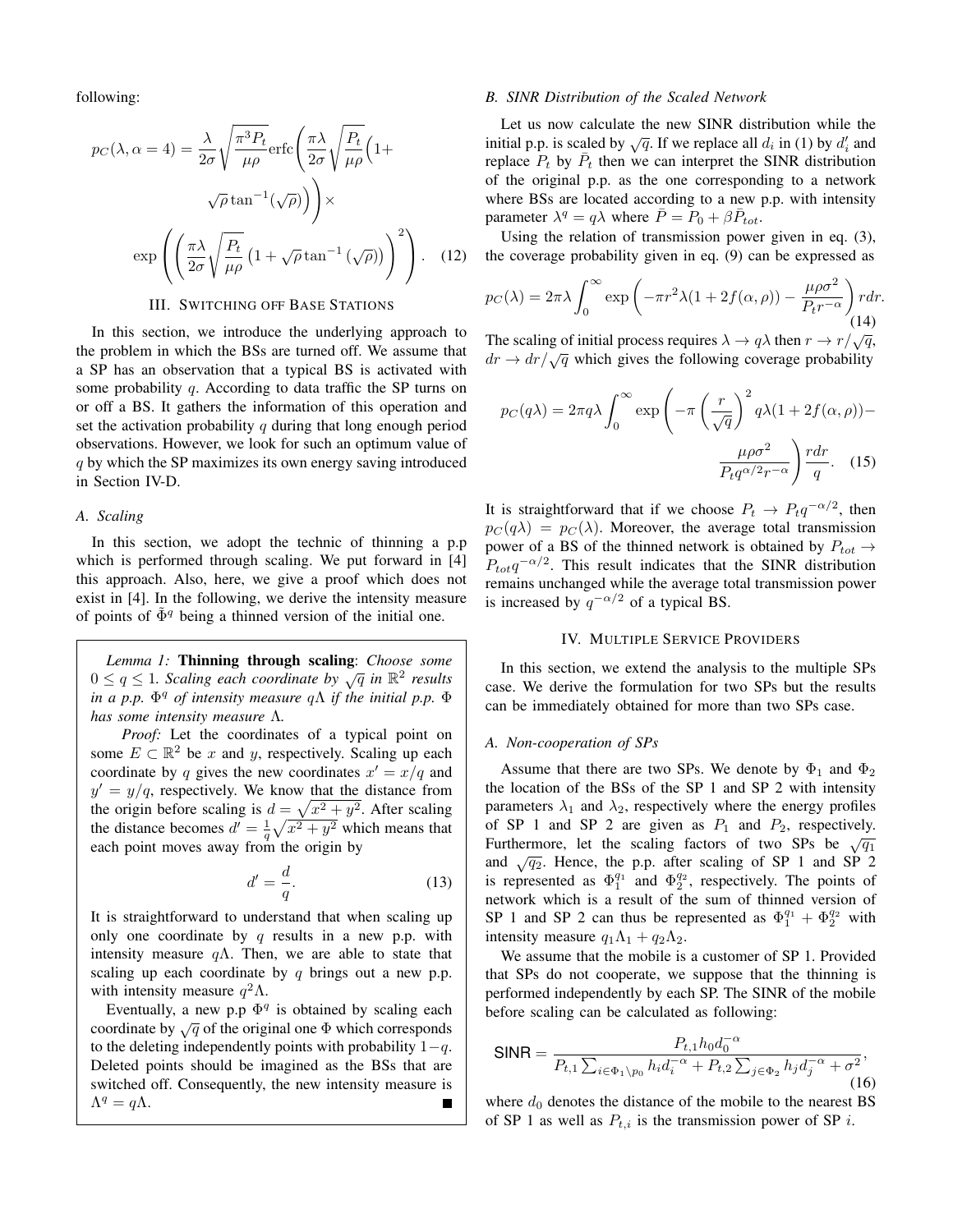



Fig. 1. Scaling in case of non-cooperation of two SPs.

### *B. SINR Distribution in case of Non-cooperation*

In order to derive the distribution of SINR when SPs do not cooperate, we first represent the SINR as following:

SINR = 
$$
\frac{P_{t,1}hr^{-\alpha}}{I_1 + I_2 + \sigma^2}.
$$
 (17)

The coverage probability conditioning to the nearest BS of SP 1 is formulated as

$$
p_C(\lambda_1, \lambda_2) = \int_0^\infty \mathbf{P} \left\{ h > \frac{\rho(\sigma^2 + I_1 + I_2)}{P_{t,1}r^{-\alpha}} \middle| r \right\} \times \exp(-\pi \lambda_1 r^2) 2\pi \lambda_1 r dr, \quad (18)
$$

where  $r$  is the distance between mobile and the nearest BS of SP 1. Then, the coverage probability can be expressed as

$$
p_C(\lambda_1, \lambda_2) = \int_0^\infty \exp\left(-\frac{\mu \rho \sigma^2}{P_{t,1}r^{-\alpha}}\right) \mathcal{L}_{I_1}\left(\frac{\mu \rho}{P_{t,1}r^{-\alpha}}\right) \times
$$

$$
\mathcal{L}_{I_2}\left(\frac{\mu \rho}{P_{t,1}r^{-\alpha}}\right) \exp(-\pi \lambda_1 r^2) 2\pi \lambda_1 r dr. \quad (19)
$$

The Laplace transform of the interferences arising due to SP 1 and SP 2 are given as

$$
\mathcal{L}_{I_1}(s) = \exp\left(-2\pi\lambda_1 \int_r^{\infty} \frac{x}{1 + \frac{\mu}{s P_{t,1} x^{-\alpha}}} dx\right),\qquad(20)
$$

$$
\mathcal{L}_{I_2}(s) = \exp\left(-2\pi\lambda_2 \int_0^\infty \frac{x}{1 + \frac{\mu}{s P_{t,2} x^{-\alpha}}} dx\right),\qquad(21)
$$

respectively, where  $s = \frac{\mu \rho}{P_{t,1}r^{-\alpha}}$ . Note that the lower limit of the Laplace transform integral of  $I_2$  is zero which takes into account the interference that occurs from the points of SP 2 being nearer than the nearest BS of SP 1. Thus, the integral in eq. (22) gives the coverage probability of non-cooperation case. For specific values of  $\alpha$ , closed form coverage probability

expressions can be found. For example, let  $\alpha = 4$ . The coverage probability is given in eq. (23).

The coverage probability of the networks of SP 1 and SP 2 scaled by  $\sqrt{q_1}$  and  $\sqrt{q_2}$ , respectively can be calculated by the integral in eq. (24). By increasing the transmission power of SP 1 and SP 2 as  $P_{t,1} \to P_{t,1} q_1^{-\alpha/2}$ ,  $P_{t,2} \to P_{t,2} q_2^{-\alpha/2}$ , respectively, the SINR distributions of two SPs do not change in the non-cooperation case (see eq. (24)).

# *C. Cooperation of SPs*

In the case of cooperation among the SPs, any mobile is associated to the nearest BS of any SP. Thus, SPs share their resources in order to obtain a better SINR level for each customer. By this way, the power consumption can be lowered providing a "green" approach to the BS deployment.

Let  $S = (1, 2)$  show the coalition of SP 1 and SP 2. We assume that in case of a cooperation the operators control jointly the network such that the activation probability  $q_S$ of a BS is determined in order to maximize the energy saving density. Formally, the traffic and the network intensity that reveals by cooperation are supposed to be additive, i.e.  $\sum_{i \in S} T_i$  and  $\sum_{i \in S} \lambda_i$ , respectively. It is also considered that the network formed by cooperation has the equal average total transmission power per BS given by

$$
P_{tot}^{S} = p + wf\left(\frac{\sum_{i \in S} T_i}{\sum_{i \in S} \lambda_i}\right).
$$
 (25)

Thus, the SINR can be expressed as following:

$$
\text{SINR} = \frac{P_t^S h_0 d_0^{-\alpha}}{P_t^S \sum_{i \in \Phi_S} h_i d_i^{-\alpha} + \sigma^2},\tag{26}
$$

where  $\Phi_S = \Phi_1 + \Phi_2$  denotes the p.p. which is a result of sum of the p.p. of SP 1 and SP 2 having the intensity  $\lambda_1 + \lambda_2$ which is a direct result of superposition property, and  $P_t^S$  is the transmission power between mobile and the tagged BS in case of cooperation.

Scaling each coordinate by  $\sqrt{q_S}$  results in a network which corresponds to a thinned one as a consequence of cooperation. The points of the network resulting from the scaling is denoted as  $\Phi^{q_s}$  which has the intensity measure  $q_S(\lambda_1 + \lambda_2)$ . Thus, we can adopt the same result obtained for the single operator where the transmission power is adjusted as  $P_t^S \to P_t^S q_S^{-\alpha/2}$  $S^{\alpha/2}$ . Moreover, the energy profile of a typical BS of SP  $i$  is given by

$$
P_i^S = P_{0,i} + \beta_i P_{tot}^S.
$$
\n
$$
(27)
$$

We also denote by  $\bar{P}^S_i = P_{0,i} + \beta_i P^S_{tot} q_S^{-\alpha/2}$  $\int_{S}^{-\alpha/2}$  the energy profile of SP  $i$  corresponding to the thinned network.

# *D. Energy Saving*

We are interested to see what is the energy saving by switching off BSs (independently) with probability  $1 - q<sub>S</sub>$ , given that at the same time we increase the transmission energy to compensate for decreasing the resources in a way that the probability distribution of the SINR is unchanged.

Now, we introduce the energy saving density when SPs form a coalition S. The power consumption density of SP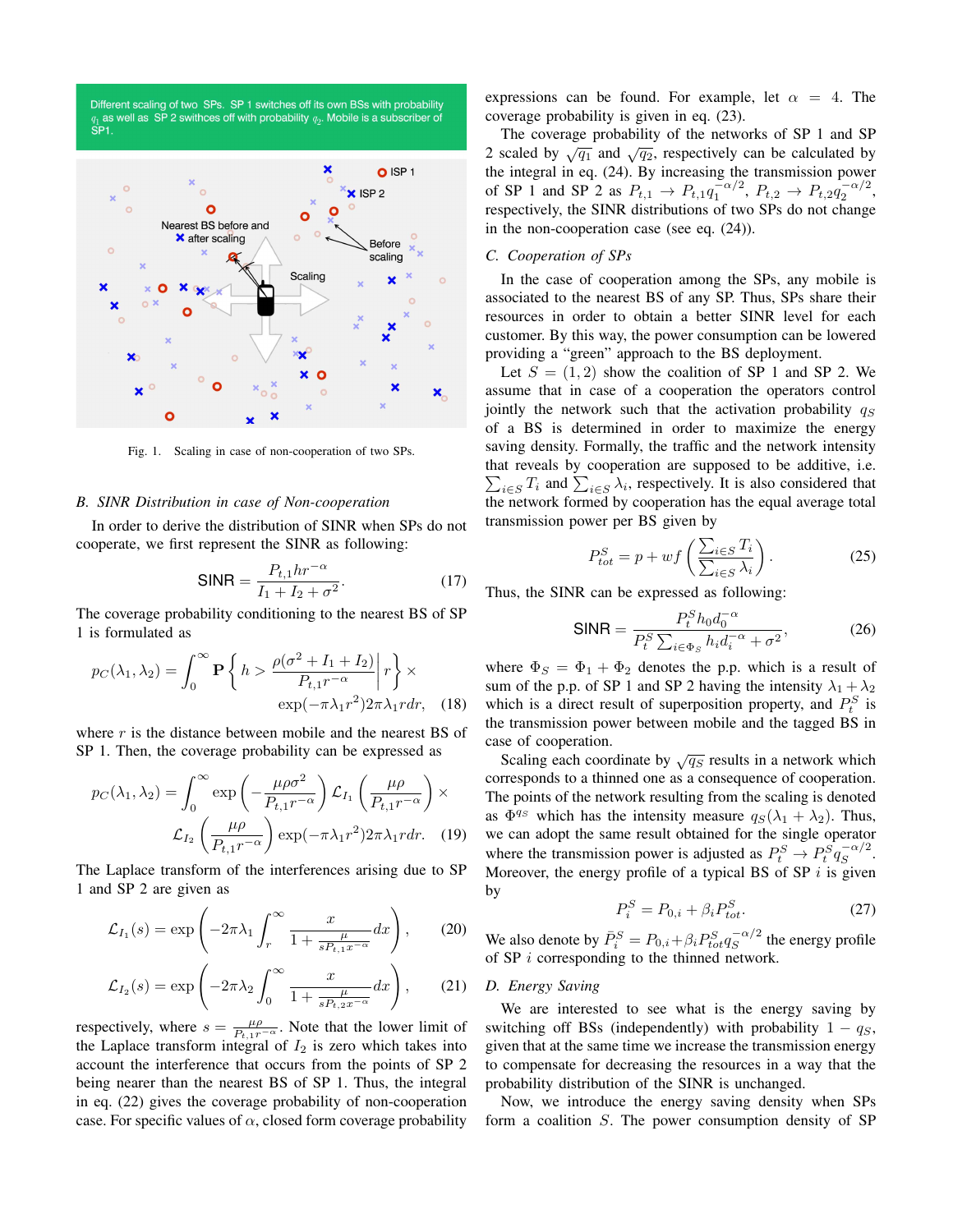$$
p_C(\lambda_1, \lambda_2) = 2\pi \lambda_1 \int_0^\infty \exp\left(-\pi r^2 \lambda_1 \left(1 + \frac{2\rho_2 F_1 \left(1, \frac{\alpha - 2}{\alpha}; 2 - \frac{2}{\alpha}; -\rho\right)}{\alpha - 2} \frac{2\pi \frac{\lambda_2}{\lambda_1} \left(\frac{P_{t,1}}{\rho P_{t,2}}\right)^{-2/\alpha}}{\alpha \sin\left(\frac{2\pi}{\alpha}\right)}\right) - \frac{\mu \rho \sigma^2}{P_{t,1}r^{-\alpha}}\right) r dr. (22)
$$
  
\n
$$
p_C(\lambda_1, \lambda_2, \alpha = 4) = \frac{\lambda_1}{2\sigma} \sqrt{\frac{\pi^3 P_{t,1}}{\mu \rho}} \text{erfc}\left(\frac{\pi^2 \lambda_2 \sqrt{\rho P_{t,2}} + 2\pi \lambda_1 \sqrt{P_{t,1}} \left(\sqrt{\rho} \tan^{-1} \left(\sqrt{\rho}\right) - 1\right)\right)}{4\sigma \sqrt{\mu \rho}}\right) \times \exp\left(\left(\frac{\pi^2 \lambda_2 \sqrt{\rho P_{t,2}} + 2\pi \lambda_1 \sqrt{P_{t,1}} \left(\sqrt{\rho} \tan^{-1} \left(\sqrt{\rho}\right) - 1\right)}{4\sigma \sqrt{\mu \rho}}\right)^2\right). (23)
$$
  
\n
$$
p_C(q_1 \lambda_1, q_2 \lambda_2) = 2\pi q_1 \lambda_1 \int_0^\infty \exp\left(-\pi \left(\frac{r}{\sqrt{q_1}}\right)^2 q_1 \lambda_1 \left(1 + \frac{2\rho_2 F_1 \left(1, \frac{\alpha - 2}{\alpha}; 2 - \frac{2}{\alpha}; -\rho\right)}{\alpha - 2} + \frac{2\pi \frac{q_2 \lambda_2}{q_1 \lambda_1} \left(\frac{P_{t,1}}{\rho P_{t,2}}\right)^{-2/\alpha}}{\alpha \sin\left(\frac{2\pi}{\alpha}\right)}\right) - \frac{\mu \rho \sigma^2}{P_{t,1} \left(\frac{r}{\sqrt{q_1}}\right)^{-\alpha}}\right) \frac{r dr}{q_1}. (24)
$$

i can be calculated by  $\lambda_i P_i^S$ . We can also calculate the power consumption density by  $q^{S} \lambda_i \bar{P}^S_i$  when considering the thinned network. So, in case of coalition  $S$ , the energy saving density is characterized as  $\sum_{i \in S} \lambda_i P_i^S - q_S \sum_{i \in S} \lambda_i \overline{P}_i^S$  resulting in following function

$$
G(S) = (1 - q_S) \sum_{i \in S} \lambda_i P_{0,i} + \left(1 - q_S^{1 - \alpha/2}\right) P_{tot}^S \sum_{i \in S} \lambda_i \beta_i.
$$
\n(28)

Let us represent by  $U_S = \sum_{i \in S} \lambda_i P_{0,i}$  and  $V_S =$  $P_{tot}^{S} \sum_{i \in S} \lambda_i \beta_i$ . The meaning of these variables can be interpreted as following:  $U<sub>S</sub>$  corresponds to the energy saving density of the operational power costs arising due to the BSs of coalition S as well as  $V<sub>S</sub>$  is the energy saving density due to transmission power in case of coalition  $S$ . Then, the energy saving density can be expressed as

$$
G(S) = (1 - q_S)U_S + \left(1 - q_S^{1 - \alpha/2}\right) V_S, \quad \left[\frac{W}{m^2}\right].
$$
 (29)

# V. COOPERATION BEHAVIOR IN THE CONTEXT OF COALITIONAL GAMES

Cooperation among agents (here, those correspond to SPs) is significant because interaction between them would lead to different factions (coalitions among agents). The analysis of cooperation is performed using coalitional games in general. At the end of cooperation, the agents obtain some gain (utility). The allocation of the gain is important in determining the stability of coalition partition. Coalitional game theory studies mainly two cases: (i) how to find such gain allocation methods that would guarantee the stability of grand coalition (all players are in the same coalition), (ii) how to determine the coalition partition when grand coalition is not possible (refer to [12]). The latter is called as *coalition formation games* introduced in Section VI-B. In most cases, the grand coalition cannot be reached. Therefore, coalition formation

games are used to analyze the cooperation behavior of agents. Then, the question arises: *which coalition should be joined?* Applying selfish decisions to coalition formation is called *hedonic coalition formation*.

In this paper, we study the case in which the SPs determine their decisions in a hedonic setting. To this end, the coalition partitions are found by using the tools of hedonic coalition formation games. We utilize *the Nash-stable core* as a solution concept which includes those gain allocation methods that always result in the partitions from which none deviates [8].

#### VI. COALITIONAL GAME PRELIMINARIES

We represent a coalitional game in utility function form as  $\langle N, u \rangle$  where  $N = (1, 2, \dots n)$  is a non-empty finite set of players who consider different cooperation possibilities, and  $u: 2^N \to \mathbb{R}$  is the utility function. Each subset  $S \subset N$  is referred to as a *crisp coalition*. The set N is called the *grand coalition* and  $\emptyset$  is called the *empty coalition* where  $u(\emptyset)$  = 0. We denote the collection of coalitions, i.e. the set of all subsets of N by  $2^N$ . These games are usually called coalitional games with transferable utility (TU games, for short) where its members can jointly guarantee themselves and which can be transferred without loss between them [15].

#### *A. Utility Allocation*

The utility of player  $i \in S$  is denoted by  $\phi_i^S$ . The meaning is that what player  $i$  gains being in coalition  $S$ . The sum of utilities in a coalition  $S$  must be equal to the total utility which is called *efficiency*:  $\sum_{i \in S} \phi_i^S = u(S)$ . The gain vector of player i for all possible coalitions is denoted by  $\phi_i \in \mathbb{R}^{2^{n-1}}$ . For example, let  $N = (1, 2)$  then  $\phi_1 = \left\{ \phi_1^{(1)}, \phi_1^{(1,2)} \right\}$ . Moreover, we call as *allocation method*  $\phi \in \mathbb{R}^{n2^{n-1}}$  the gains of all possible coalitions of all players, i.e.,  $\phi = {\phi_1, \phi_2, \dots, \phi_n}.$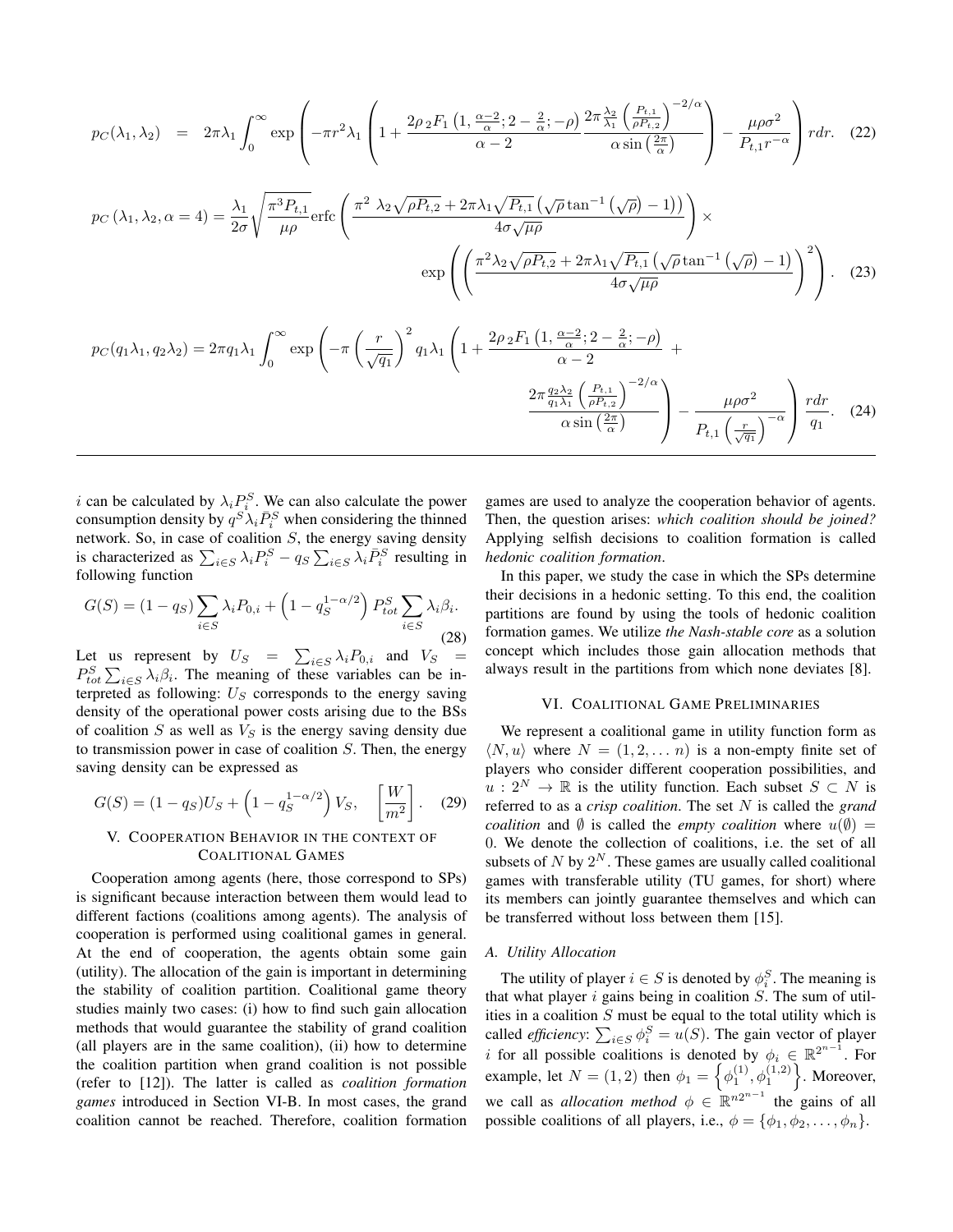#### *B. Coalition Formation Games*

In some cases acting together may be difficult, costly or illegal, or the players may for various personal reasons not wish to do so [14]. Then, the question arises: how the coalitions does have to be formed in order that the players do not deviate from?

A coalition formation game is given by a pair  $\langle N, \rangle$ , where  $\succ = (\succeq_1, \succeq_2, \ldots, \succeq_n)$  denotes the preference profile, specifying for each player  $i \in N$  his preference relation  $\succeq_i$ , i.e. a reflexive, complete and transitive binary relation.

*Definition 1:* A coalition structure or a *coalition partition* is defined as the set  $\Pi = \{S_1, \ldots, S_l\}$  which partitions the players set N, i.e.,  $\forall k, S_k \in N$  are disjoint coalitions such that  $\bigcup_{k=1}^{l} S_k = N$ . Given  $\Pi$  and i, let  $S_{\Pi}(i)$  denote the set  $S_k \in \Pi$  such that  $i \in S_k$  [13].

*Definition 2:* Hedonic Coalition Formation: A coalition formation game is classified as hedonic if [13]

- 1) *The gain of any player depends solely on the members of the coalition to which the player belongs.*
- 2) *The coalitions form as a result of the preferences of the players over their possible coalitions set.*

*Definition 3:* Nash Stability: A partition Π is said to be Nash stable if no player can benefit from moving from his coalition  $S_{\Pi}(i)$  to another existing coalition  $S_k$ , i.e.,  $\forall i, S_{\Pi}(i) \succeq_i S_k \cup \{i\}$  for all  $S_k \in \Pi \cup \{\emptyset\}$  [13].

Nash-stable partitions are immune even to those movements of individuals when a player who wants to change does not need permission to join an existing coalition [13].

# *C. Properties of Preferences*

The preference relation of a player can be defined over a *preference function*. Let us denote by  $\pi_i : 2^N \to \mathbb{R}$  the preference function of player  $i$ . Thus, player  $i$  prefers the coalition  $S$  to  $T$  iff,

$$
\pi_i(S) \ge \pi_i(T) \Leftrightarrow S \succeq_i T. \tag{30}
$$

Furthermore, we are able to define the preference relation by means of a function which characterizes how a player prefers another player when they share the same coalition. In the following, we define this function. The preferences of player i is said to be *additively separable* if there exists a function  $v_i: N \to \mathbb{R}$  such that  $\forall S, T \subseteq N$ 

$$
\sum_{j \in S} v_i(j) \ge \sum_{j \in T} v_i(j) \Leftrightarrow S \succeq_i T,\tag{31}
$$

where we normalize by setting  $v_i(i) = 0$  [13].

A profile of additively separable preferences, represented by  $(v_i, \ldots, v_n)$ , satisfies *symmetry* if  $v_i(j) = v_j(i), \forall i, j$ .

## *D. The Nash-Stable Core*

Let us assume that the preference function of player  $i$  is the gain obtained in the corresponding coalition, i.e.,  $\pi_i(S) = \phi_i^S$ . Algorithmically, for any partition  $\Pi \in \mathcal{P}$  where  $\mathcal P$  is the set

of all possible partitions, if the following linear program is feasible, then the Nash-stable core is non-empty.

$$
\min_{\phi \in \mathbb{R}^{|\phi|}} \left\{ \sum_{\forall S \in 2^N} \sum_{\forall i \in S} \phi_i^S \middle| \phi_i^{S_{\Pi}(i)} \ge \phi_i^T, \forall T \in \Pi \cup \emptyset, \forall i \in N \right\}
$$
\n
$$
\text{and} \sum_{j \in S} \phi_j^S = u(S), \forall S \in 2^N \right\}, \quad (32)
$$

where  $|\phi| = n(2^{n-1} - 1)$  as well as we denote as  $C_{\Pi}$  :=  $\{\phi_i^{S_{\Pi}(i)} \geq \phi_i^T, \forall T \in \Pi \cup \emptyset, \forall i \in N\}$  the set of constraints arising due to partition Π. Combining all possible constraint sets provides the sufficient condition of the non-emptiness of Nash-stable core:

$$
\mathcal{N}\text{-core} = \left\{ \sum_{\forall S \in 2^N} \sum_{\forall i \in S} \phi_i^S \middle| \bigcup_{\Pi \in \mathcal{P}} \mathcal{C}_{\Pi} \right\}
$$
\n
$$
\text{and } \sum_{j \in S} \phi_j^S = u(S), \forall S \in 2^N \right\}, \quad (33)
$$

where  $\bigcup_{\Pi \in \mathcal{P}} C_{\Pi}$  is the union of all possible constraint sets. Note that it is a non-trivial problem as well as the union could result in a non-convex set.

In case of *relaxed efficiency*, the sum of allocated utilities in a coalition is not strictly equal to the utility of the coalition, i.e.  $\sum_{i \in S} \phi_i^S \leq u(S)$  which results in

$$
\sum_{i,j \in S: j > i} v(i,j) \le \frac{1}{2}\Delta(S),\tag{34}
$$

where  $\Delta(S) = u(S) - \sum_{i \in S} u(i)$  is the *marginal utility* due to coalition  $S$ . The motivation behind relaxed efficiency is the following: in case of the individual deviations, the efficiency principle is not important since there is no group interest; therefore, we can relax this condition (thus, we call it relaxed efficiency) [8].

# VII. THE COALITIONAL SWITCH OFF GAME

In this section, we examine the cooperation of SPs in terms of hedonic coalition formation games. We denote by  $\langle N, \rangle$ ,  $u \rangle$ the coalitional switch off game in which  $N = (1, 2, \dots, n)$  is the set of SPs,  $\succ$  is the preference profile of SPs, and u is the utility function. First, we determine the utility function of cooperation, then we study the properties of it.

### *A. The Utility Function of Cooperation*

Above, we mentioned that it is necessary to define a gain or cost function that characterizes the problem of cooperation. In our context, we need to analyze such a characteristic that should explain the total switch off gain, denoted by  $u$ , of a coalition. Precisely, we formalize this utility as in terms of maximization of energy saving density given in eq. (29), i.e.,

$$
u(S) = f\left(\max_{q_S} G(S)\right) \quad \text{subject to} \quad 0 \le q_S \le 1. \tag{35}
$$

The physical meaning of the utility function is to measure the total gain (it could some amount of money) when the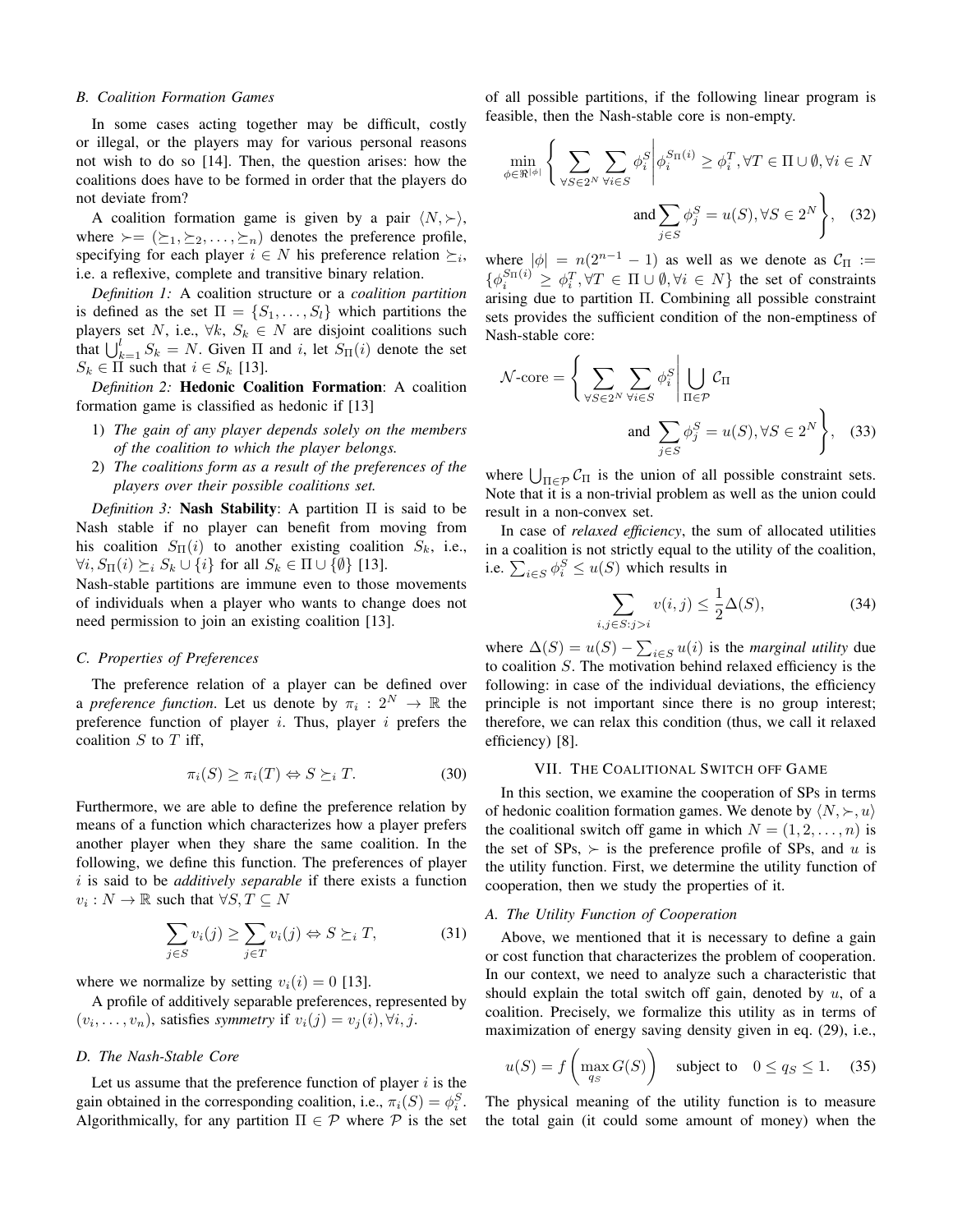switching off probability gives the global maximum of the energy saving density. However, in the sequel we shall study when  $f$  ( $\max_{q_S} G(S)$ ) =  $\max_{q_S} G(S)$ . Let us find the optimal value of  $q_S$  which can be calculated as

$$
\frac{\partial G(S)}{\partial q_S} = -U_S + \left(\frac{\alpha}{2} - 1\right) q_S^{-\alpha/2} V_S = 0. \tag{36}
$$

Then, the following gives the optimal value

$$
q_S^* = \min\left\{ \left( \frac{\left(\frac{\alpha}{2} - 1\right) V_S}{U_S} \right)^{2/\alpha}, 1 \right\} \tag{37}
$$

by which the utility function can be expressed as

$$
u(S) = \begin{cases} U_S + V_S + \frac{V_S^{2/\alpha}}{U_S^{2/\alpha - 1}} \left(\frac{\alpha}{2} - 1\right)^{1 - 2/\alpha}, & \text{if } q_S^* < 1, \\ 0, & \text{if } q_S^* = 1. \end{cases}
$$
(38)

Further, we could find the limit which guaranties that  $u(S)$ 0,

$$
\left(\frac{\left(\frac{\alpha}{2}-1\right)V_S}{U_S}\right)^{2/\alpha} < 1 \quad \Rightarrow \quad U_S > \left(\frac{\alpha}{2}-1\right)V_S. \tag{39}
$$

What we infer from this result is that as long as energy saving density of operational power costs is higher than the total transmission energy saving multiplied by  $\frac{\alpha}{2} - 1$ , there exists a non-zero utility of a typical coalition S.

Furthermore, recall that the allocation of the utility  $u(S)$ to player *i* being in coalition *S* is denoted as  $\phi_i^S$ . This gain corresponds to the energy saving allocated to player  $i$ . Thus, we say that player *i* obtains  $\phi_i^S$  gain when the BSs are activated by  $q_S$  of the joint network formed by coalition  $S$ .

# *B. Properties of the Utility Function*

In the following, we enumerate the properties of the utility function of the coalitional switch off game.

*Lemma 2: Monotonicity: The coalitional switch off game is not always monotonic.*

*Proof:* Assume that there are two SPs, i.e.  $S = (1, 2)$ , and each SP has equal  $\lambda$ ,  $P_0$ , and  $\beta$  as well as different traffics  $T_1$ ,  $T_2$ . Also, suppose that  $\alpha = 4$ ,  $p = 0$  and  $w = 1$ . Then, we are able to find the following:

$$
u(1) = \lambda P_0 + \beta T_1 - 2\sqrt{\lambda P_0 \beta T_1},\tag{40}
$$

$$
u(1,2) = 2\lambda P_0 + \beta (T_1 + T_2) - 2\sqrt{2\lambda P_0 \beta (T_1 + T_2)}.
$$
\n(41)

If we can prove that  $u(1, 2) < u(1)$ , then we could conclude that the monotonicity does not hold. To this end, let us denote the difference of these utilities as

$$
\Delta = u(1,2) - u(1) = \lambda P_0 + \beta T_2 - 2\sqrt{2\lambda P_0 \beta (T_1 + T_2)}
$$
  
+ 2\sqrt{\lambda P\_0 \beta T\_1}, (42)

which means that if  $\Delta$  < 0, then the utility function has no monotonicity property. Assuming that  $\lambda P_0 = 1$ 

TABLE I MATHEMATICAL MODEL PARAMETERS

| $\alpha = 3$                                                                                                                          |
|---------------------------------------------------------------------------------------------------------------------------------------|
| $\lambda_1 = \frac{1 \text{point}}{km^2}, \, \lambda_2 = \frac{2 \text{points}}{km^2}, \, \lambda_3 = \frac{1.5 \text{points}}{km^2}$ |
| $P_{0,i} = 40$ W, $i = (1,2,3)$                                                                                                       |
| $p = 125 \times 10^{-3}$ W, $w = 1 \times 10^{-13}$ W                                                                                 |
| $T_i = 10^8$ Hz, $i = (1, 2, 3)$                                                                                                      |
| $\beta_i = 4, i = (1, 2, 3)$                                                                                                          |

and  $\beta = 1$ , let us look at the limit of this difference by converging the traffic of SP 1 to infinity,

$$
\lim_{T_1 \to \infty} \Delta = \lim_{T_1 \to \infty} \left( 1 + T_2 - 2\sqrt{2(T_1 + T_2)} + 2\sqrt{T_1} \right) = -\infty \quad (43)
$$

Consequently, we are able to state that when traffic of SP 1 increases to high levels then the monotonicity might not hold.

We can conclude that the SPs have an incentive to deviate from grand coalition if they play the coalitional switch off game. Because, non-monotonicity implies that sometimes the utility might not increase when a player joins the game. Therefore, we come up with the coalition formation problem. We consider the hedonic approach to the coalition formation of SPs in this work.

# VIII. EXAMPLE SCENARIO

In this section, we study an example scenario in which the introduced concepts are explained practically. We compare the results for different allocation methods.

Assume there are three SPs,  $N = (1, 2, 3)$ . The parameters concerning the network of each SP are given in Table I. Thus, the utility function yield the following results for all possible coalitions

$$
u(S_1) = 36.24 \times 10^{-6}, u(S_2) = 60.25 \times 10^{-6},
$$
  
\n
$$
u(S_3) = 36.29 \times 10^{-6}, u(S_4) = 88.52 \times 10^{-6},
$$
  
\n
$$
u(S_5) = 73.67 \times 10^{-6}, u(S_6) = 92.70 \times 10^{-6},
$$
  
\n
$$
u(S_7) = 125.84 \times 10^{-6},
$$
\n(44)

where  $S_1 = (1), S_2 = (2), S_3 = (3), S_4 = (1, 2), S_5 = (1, 3),$  $S_6 = (2, 3), S_7 = (1, 2, 3)$ . These utilities denote the maximal energy saving density that can be obtained with cooperation.

#### *A. Finding the Nash-stable Core*

Here, we would like to obtain an efficient allocation method that will result in a Nash-stable partition. Clearly, we need a distribution method arranging the gains by such a way that the players will form a coalition formation which they will not deviate from.